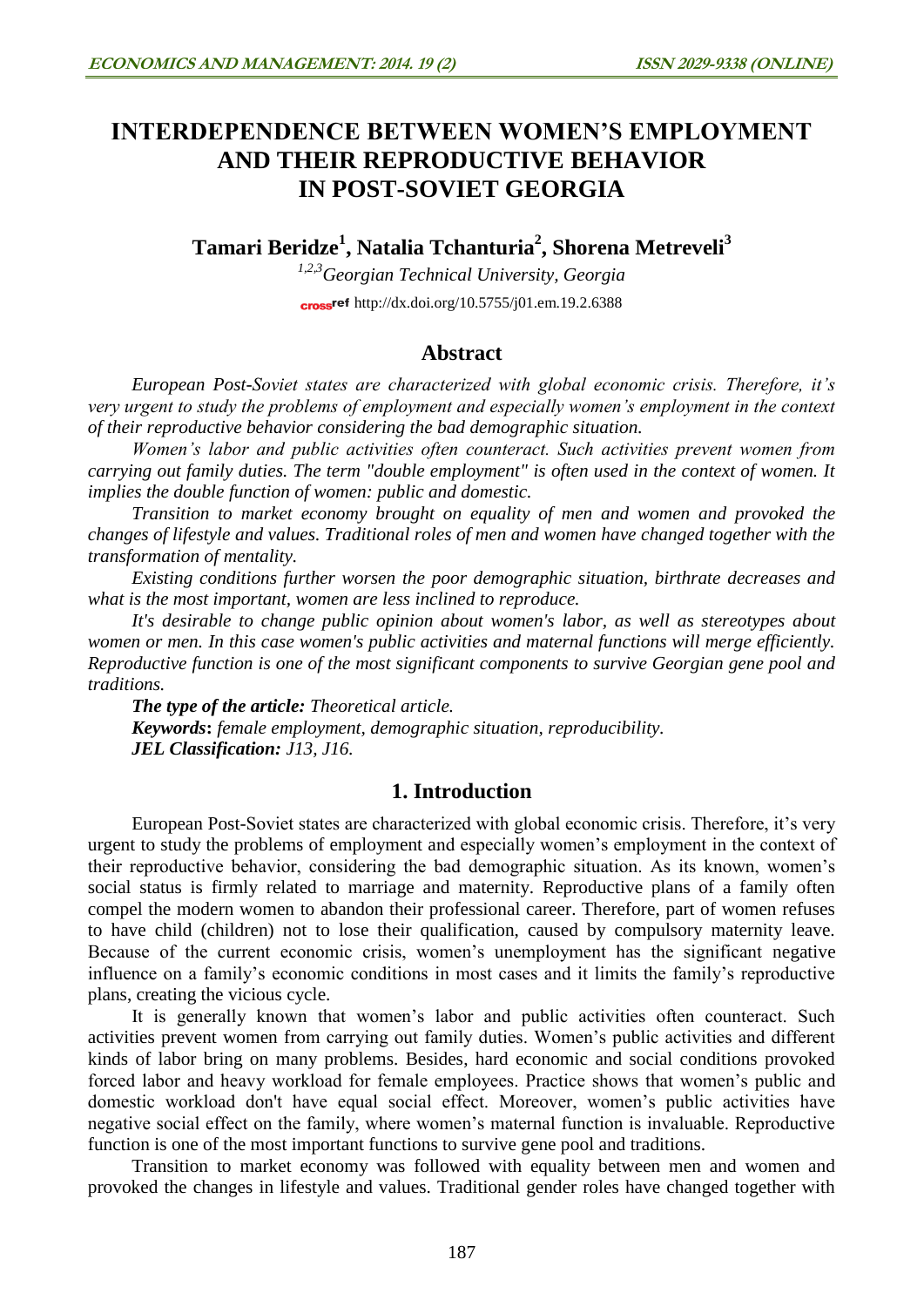transformation of mentality, but changes are mainly related to public life and not to family. The modern women often have the function of family's breadwinner together with the traditional function of educator. The modern women's labor, public activities and prestige counteract with the domestic duties. Coincidence of different functions results many problems.

The issues of women's rights and labor are often considered beyond the scope of serious problems, whereas such problems are the main objects of study at present and will exist in the future. The majority of women even don't know their rights defined under the civil code, not even the labor code.

Women from post-soviet Georgia are more involved in family activities than men, against the background of increasing unemployment. According to value systems, superiority of family was always understandable for women, because family was the main condition of not only private happiness, devotion and prosperity, but also certain public status and field of activity.

Duties of taking care for children and family couldn't be adequately represented in legislation and human rights conventions.

The reality and the modern life of mothers changed the stereotypes about women, the reason is that instead of taking passive part/role, they became the mediators and solvers of many domestic (including economical) problems.

### **2. Method**

Before we estimate the women's reproductive behavior and inclination towards reproduction, it's important to understand how their time and especially spare time is distributed and used. Naturally, women spent much time outside the family. It is their working time.

In the modern urban life women personificate forced labor and unbearable life conditions. The official statistics of employed women show decrease even in those fields, where women were employed earlier (trade, catering, material and technical support, registration, etc.). Вased on the statistical information and сonsidering that the active working age in women coincides with the childbearing (fertile) age, it is possible to reveal a logical link between employment rate and the level of fertility in our country. Analysis of these data showed: we haven't seen any positive tendencies during the last 10 years. During the 2003-2012 years, the employment rate of women decreased from 51% - to 49.5% (the lowest rate registered in 2008 - 44.9%), the unemployment rate in the same period rose from 11.5% - up to 13,8% (Table 1), which is clearly affected on the already low level of fertility (Table 2).

Most of unemployed women are educated, skilled and qualified persons. Behaviors of such women are conditioned by the specifications of non-traditional labor. They are distanced from the professional labor and step by step expelled from the labor market. Highly qualified personnel or women, who were fired from the factories, lost their professional skills and joined the class of socially unprotected. Besides, it's worthwhile to note the problems of so-called "concealed unemployment" and "incomplete employment" frequently met in urban life.

Part of spare time is spent on domestic activities and serving family members. After these the real spare time is left. We should seek the possibilities of reproductive behavior in the priorities of this spare time.

The study of non-working and spare time of women lets us determine the real possibilities, by means of which the women carry out their functions in the family. Much of non-working time is spent on domestic activities. The study of employed women's time management showed that distribution of time largely depends on the quantity of children. When quantity of children increases, domestic activities are significantly intensified.

It is generally known that after the first child is born, time spent on domestic activities increases by 76% on average. After the second child, time spent on such activities increases further with 22% (Keckhoveli, 2008). If woman is employed outside the family and also performs the family duties, her distribution of time is principally different from mistresses and solitary women. Therefore, such women have extremely less time for personal development.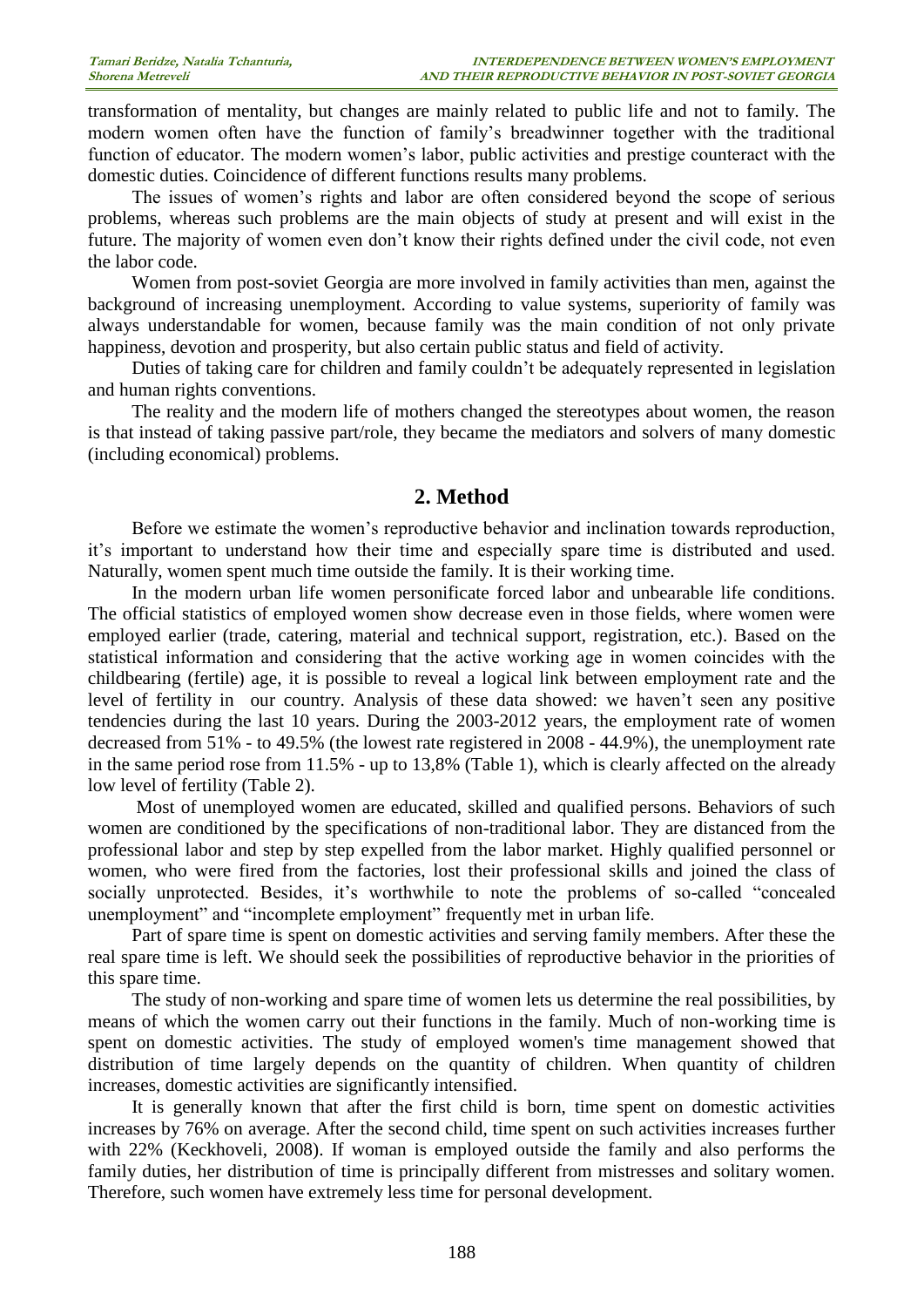Unfortunately, no one has estimated the time necessary for restoration of vital energy of woman, who has one or more children and who is employed inside or outside the family (Tchanturia, 2006).

### **3. Results**

The principles of women's employment are homogenous in every field and depend on specifications of field, as well as existing traditions. It's clear that women are still minority in the basic fields of production, but their quantity increases step by step. This fact confirms that when share of private sector in economics increases, many new fields are established, where women can work without strict regulations and where their success depends on personal characteristics and talents. Positive trends are seen in post-soviet area and generally in the whole world. Considering the roles of women in private sector and existing principles of distribution of positions, employed women earn less than men, but this is not the result of existence of discriminating wages. Low quality infrastructure forces women to carry out their reproductive function in very hard conditions. Besides, women need new professions corresponding to demands of market economy.

Against the background of financial distress, violence towards women is frequent in families and at the working places. Women have to work harder and often become the victims of trafficking. They begin to work abroad at totally inappropriate jobs and lose completely their professional skills. Such women have no guarantees of social defense.

|                             | 2003  | 2004  | 2005  | 2006  | 2007  | 2008  | 2009  | 2010  | 2011  | 2012  |
|-----------------------------|-------|-------|-------|-------|-------|-------|-------|-------|-------|-------|
| Active population (labour   |       |       |       |       |       |       |       |       |       |       |
| force), thousand persons    | 968.7 | 971.3 | 949.5 | 935.9 | 933.5 | 889.7 | 920.5 | 907.9 | 915.6 | 947.7 |
| Employed, thousand persons  | 857.0 | 856.9 | 829.4 | 826.8 | 816.2 | 746.3 | 778.6 | 776.7 | 795.3 | 816.9 |
| Self-employed, thousand     |       |       |       |       |       |       |       |       |       |       |
| persons                     | 561.7 | 560.1 | 542.8 | 539.0 | 522.6 | 487.0 | 500.0 | 475.6 | 493.2 | 509.7 |
| unspecified                 | 0.4   | 0.2   | 0.2   | 0.4   | 0.1   | 0.1   | 0.1   | 0.8   | 4.3   | 4.2   |
| Unemployed, thousand        |       |       |       |       |       |       |       |       |       |       |
| persons                     | 111.7 | 114.4 | 120.1 | 109.1 | 117.3 | 143.4 | 141.9 | 131.2 | 120.3 | 130.8 |
| Unemployment rate,          |       |       |       |       |       |       |       |       |       |       |
| percentage                  | 11.5  | 11.8  | 12.6  | 11.7  | 12.6  | 16.1  | 15.4  | 14.5  | 13.1  | 13.8  |
| Active rate, percentage     | 57.7  | 56.9  | 55.9  | 53.6  | 55.0  | 53.5  | 54.3  | 55.5  | 55.8  | 57.4  |
| Employment rate, percentage | 51.0  | 50.2  | 48.8  | 47.4  | 48.1  | 44.9  | 45.9  | 47.5  | 48.5  | 49.5  |

**Table 1**. Dynamics of women's employment in Georgia for the last 10 years looks

Source[: http://demoscope.ru](http://demoscope.ru/)

During the last 2003-2012 years, the employment rate of women decreased from 51% - to 49.5% (the lowest rate registered in 2008 - 44.9%), the unemployment rate in the same period rose from 11.5% - up to 13,8% (see Table 1). Accordingly, the general trend of the birth rate is less promising (see Table 2).

| <b>Table 2.</b> The trend of birth rate |  |  |
|-----------------------------------------|--|--|
|-----------------------------------------|--|--|

| Year | Live births | Birth rate (per 1000 persons) |
|------|-------------|-------------------------------|
| 2003 | 46 194      | 10.7                          |
| 2004 | 49 572      | 11.5                          |
| 2005 | 46 512      | 10.7                          |
| 2006 | 47 795      | 10.9                          |
| 2007 | 49 287      | 11.2                          |
| 2008 | 56 565      | 12.9                          |
| 2009 | 63 377      | 14.4                          |
| 2010 | 62 5 85     | 14.1                          |
| 2011 | 58 014      | 12.9                          |
| 2012 | 57 031      | 11.7                          |
| 2013 | 57 878      |                               |

*Source:* http://demoscope.ru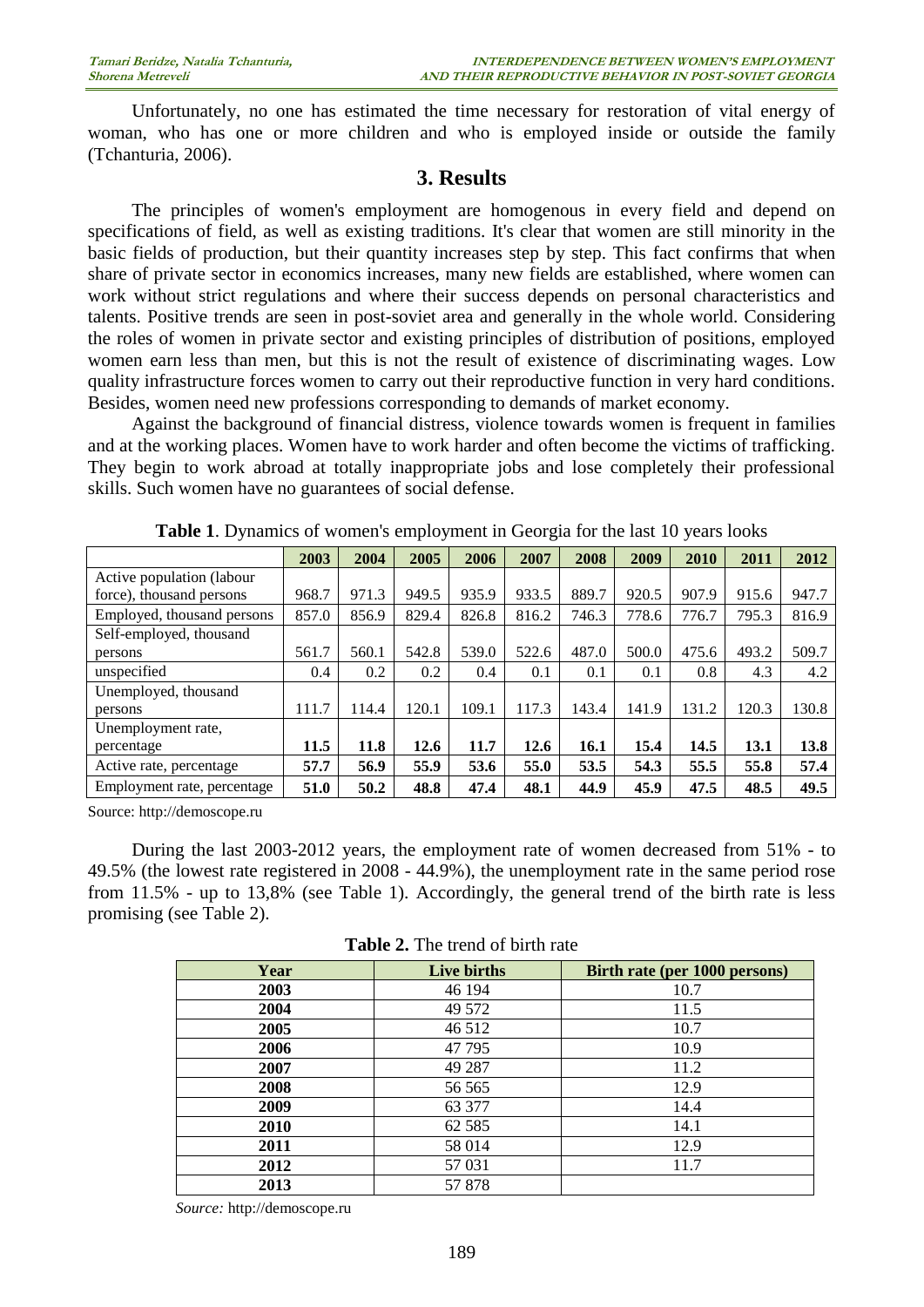Available level of fertility, as it is known, cannot provide a simple reproduction of the population. All these have extremely negative consequences on demographic situation and family values. If in the past labor migration was mainly related to men, transitional period marks the incremental migration of women. Labor migration of married women is extremely troublesome, because it requires the whole series of activities in economics and public sector to relieve the life of these women. We mean preferential credits, micro-financing, legislation for defense of women's labor, development of institutions for children, expansion of network of daily services and establishment of preferential working time for women which is more important (Sakhokia, 2006).

The term "double employment" is often used in contest of women. It implies the double function of women: public and domestic.

Because of the current social and political conditions, state can't establish incomplete workday for women by means of orders and instructions. Stimulation of such workday should become social and economical profits made by employer by means of establishment of incomplete workday. The positive results will be possible only when public opinion about the women's labor, as well as stereotypes about men or women will change. In this case women's public activities and maternal functions will merge efficiently (Kalabikhina, 2009). Reproductive function is one of the most significant components to survive Georgian gene pool and traditions.

#### **4. Discussion**

Transitional period of establishment of market relationships is characterized with negative phenomena in social field. For instance, family's social, economical and moral foundations are shattered. We haven't seen any positive tendencies during the last 10 years. Relationships inside family are common for both gender, but they have different opinion about two phenomena. Women, mostly than men, consider maternity as the necessary condition for self-realization. Besides, women are mostly characterized with selflessness than men.

The process of economic reforms requires new solutions in the field of market economy. Therefore, the modern women logically concluded that they couldn't remain passive consumers and their role couldn't be limited with domestic activities and taking care for children, despite the fact that such activities are tiresome and finally extremely valuable for society.

Women trying to promote in private sector have to overcome many professional problems. Women working in business sector have more responsibility than men, because their management is oriented on human factors and often strives for charity (Global Economics Paper, 2008). Despite the existence of women's labor rights and protective legislation, women have to overcome many objective problems, when they carry out their double function. Therefore, it's necessary to guarantee the protection of rights and social privileges defined in legislation. Government tries to carry out the special social programs, but privileges and aids, intended for socially unprotected population and poor families often aren't enough to encourage the solution of said problem. Existing conditions further worsen the poor demographic situation, birthrate decreases and women are less inclined to reproduce, which is more important.

#### **References**

- Tchanturia, N. (2006). Doctoral Thesis "Influence of mode of life on demographic indicators in Georgia". Tbilisi State University. Tbilisi. Georgia.
- Keckhoveli, I. (2008). Doctoral Thesis "Georgian Women in Traditional and Modern Culture". Georgian Technical University. Tbilisi 0175. Georgia.
- Women's Conditions in Georgia (United Nations Development Program, Association of Gender Unions). "Nekeri". (2000). Tbilisi.
- Gender Problems in Georgia. (2002). Tbilisi.
- Sakhokia, G. Gender Problems of Local Government in Azerbaijan and Georgia. AREAT The Research Centre of Modern Social Processes. [http://www.gender-az.org](http://www.gender-az.org/)
- Kalabikhina, I. E. (2009). Gender Factor in Russia's Economical Development.